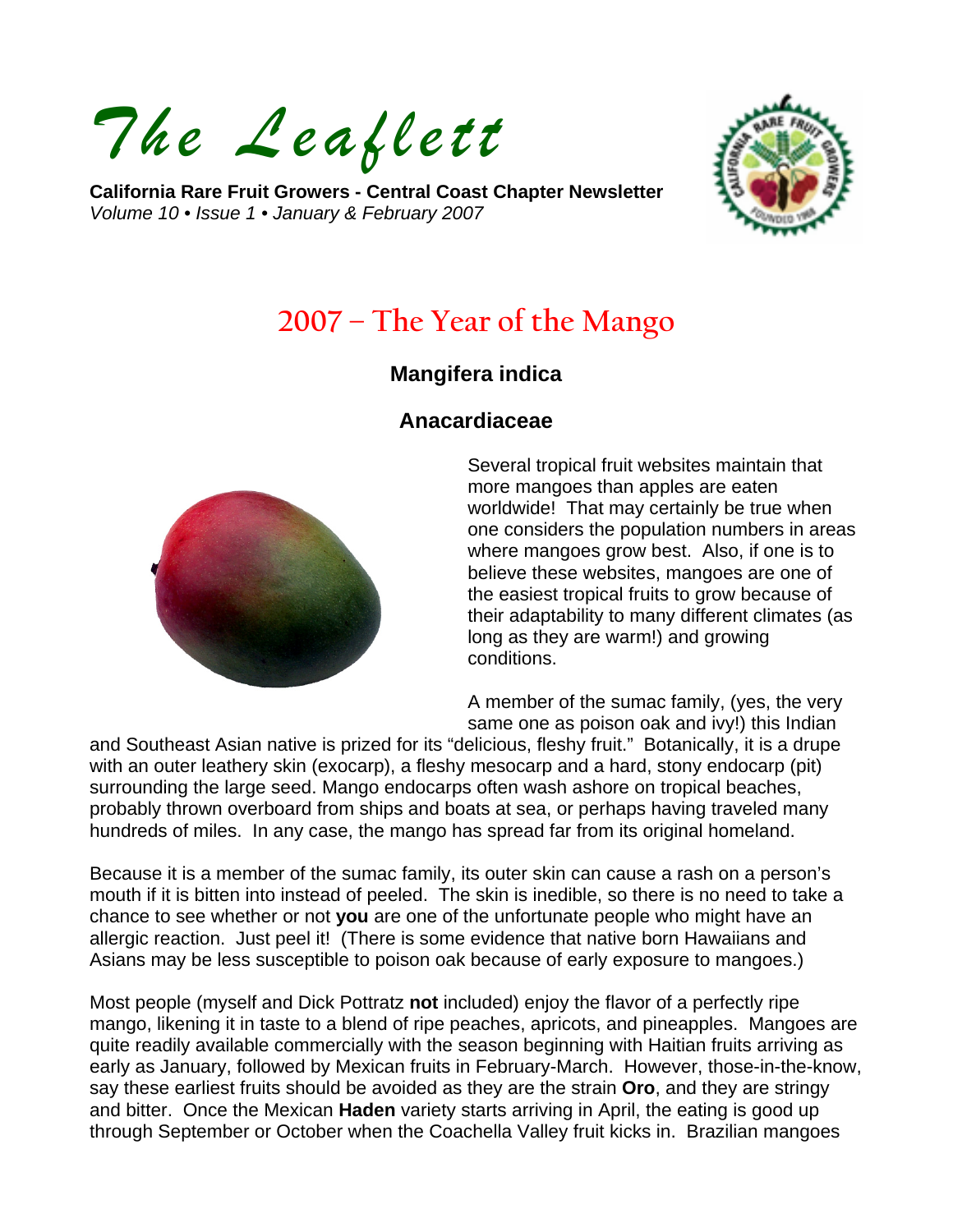begin arriving about October, and are quite flavorful, although a bit pricey. Fruit usually arrives in a nearly ready to eat condition, but if the mango is still very firm when you buy it, let it ripen at room temperature until it gives a bit to the touch.

As a rule of thumb, mangoes like warmth, dryness, and freedom from frost. This makes them trees that are less-than-likely to be successfully grown in California north of Santa Barbara County. In tropical habitats, they have five to six growth flushes a year each of them adding a foot or more to the height of the tree. Under optimal conditions trees can grow to 60-65 feet tall and be very long-lived. There are some trees known to be over 300 years old and still fruiting!

Frost and moist air are the mango tree's worst enemies. Prolonged temperatures of 50° F will retard growth and flowering, 40° F, even for a short period, will kill flowers and small fruit, and 30° F will kill small trees and seriously injure mature trees. Mangoes love summer heat, but hate summer fog, which leads to anthracnose and poor fruit set.

However, despite the odds, there will be those of you in San Luis Obispo County who will (or do)



want to grow a mango tree. After all, you are a "rare" fruit grower, right? So, here are some tips that may help you become a successful mango grower on the Central Coast:

**Location:** Choose a spot in full sun as close to a south facing wall as possible. Pavement nearby is good, as this helps to retain heat.

**Soil:** Must be well drained and deep—clay and heavy soil will kill the tree. A pH between 5.5 and 7.5 is preferred.

**Water:** Begin to irrigate about April and continue to do so until rains in the fall or early winter are adequate to keep soil moist.

**Fertilization:** Use an organic nitrogen fertilizer on a regular basis. Chelated micronutrients, especially iron, are also good, but do not fertilize after mid-summer.

**Frost Protection:** Provide overhead frost protection for at least the first two years! Once the tree is four to five feet tall, it may be more difficult to do, but is worth the effort if you plan on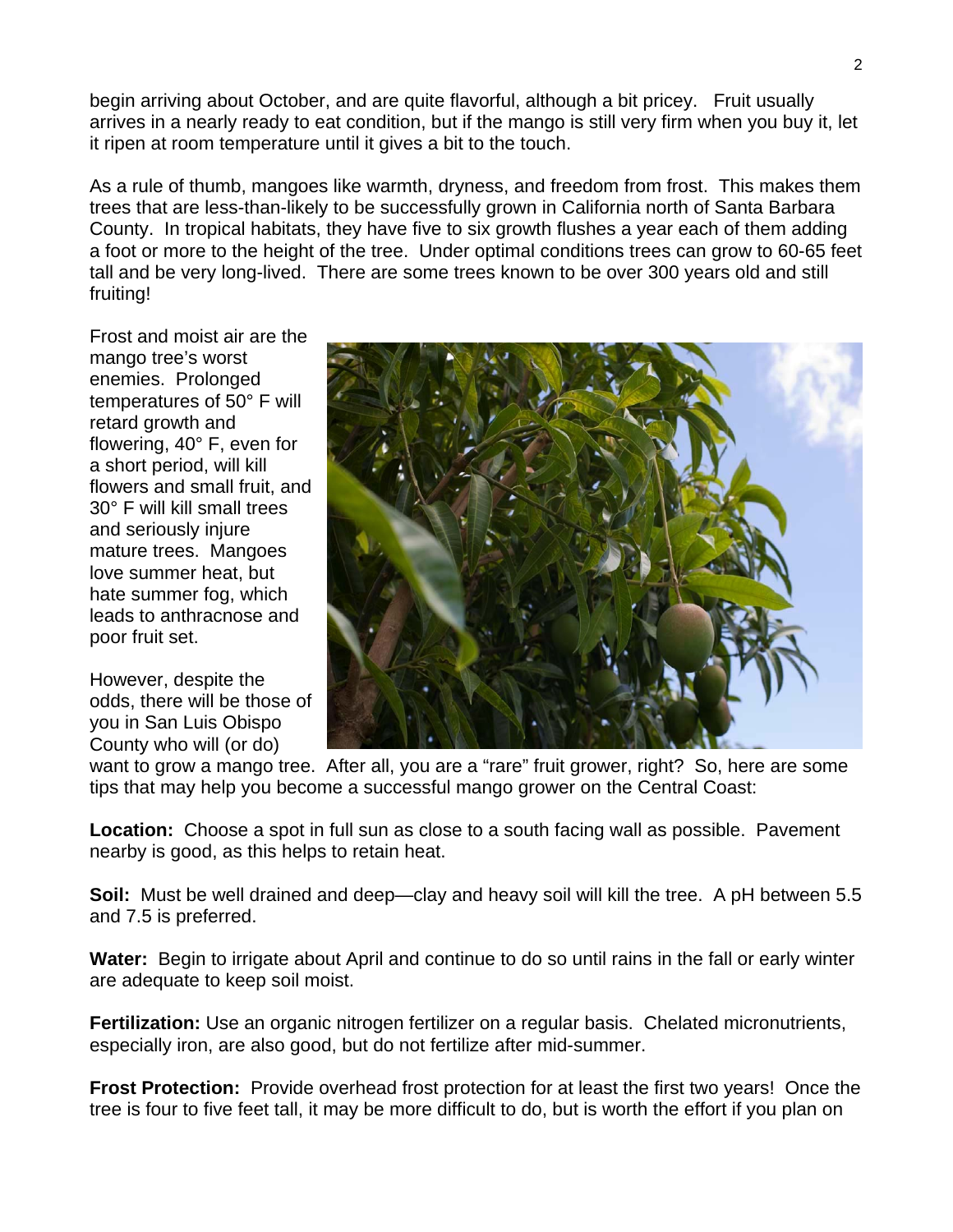ever having any fruit on your tree! An overhead lath shelter that can be covered with a tarp and have a warming light placed beneath it is also a viable way to protect your young tree.

## **December Meeting**



Jingle bells, something smells…good! At least that is what our merry band of fruit loving elves thought when they attended the annual December meeting and potluck at the PG&E Community Center. Many of our members, in the spirit of the season, wore red clothing items—as you can see in the photo above taken by Paul Moyer.



Chapter co-chair, Bob Tulloch, managed to recycle his bright green "Year of the Grape" shirt by adding red suspenders and a Santa Hat. He was dressed just right to learn how to create fresh arrangements for his holiday table (along with co-chair, Art DeKleine) in a demonstration by Ms. Christine Lancaster, Floriculture teacher at Paso Robles High School. She

managed to show her "less than adept" students how even they could design a wreath they would be proud to display. Thank you, Christine, for your patience and enthusiasm!

Art DeKleine also gave a great PowerPoint presentation of **ALL** of the photos taken at our chapter events this past year—including the Festival of Fruit we hosted at Cal Poly! Well, maybe it wasn't **ALL** the photos, but it was **MANY** of them! (But, seriously, Art, thank you so much for putting that show together! If someone didn't see their face somewhere there, it was because they didn't attend any event!)

And, last, but not least, thanks to Marv Daniels for arranging for the great site where the potluck was held and to all of you who participated by bringing food and plants for the plant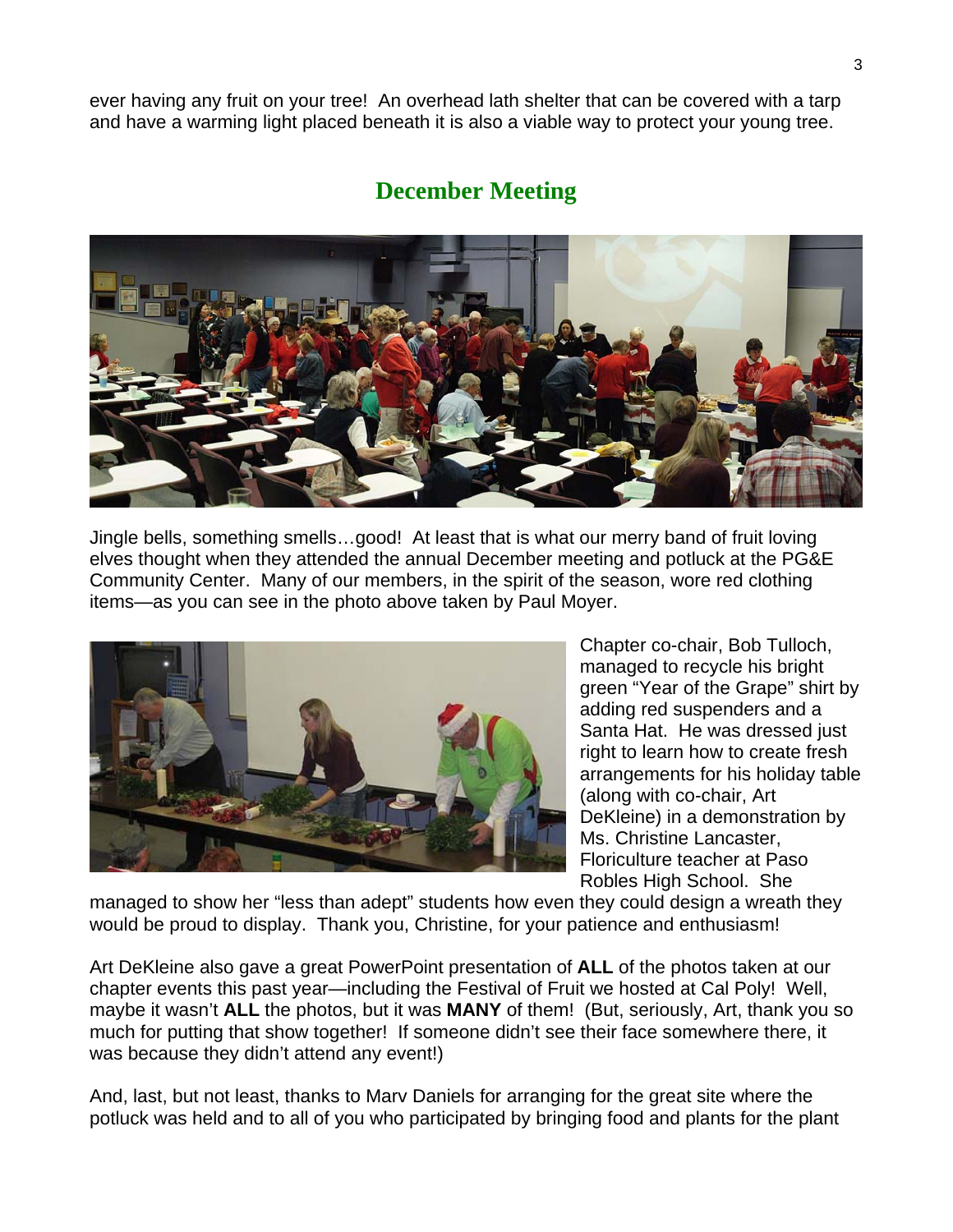raffle and exchange. If you missed out this year, make plans NOW to attend in December of 2007. It will be fun!

### Peace on Earth—Goodwill to All!

The story of the year began with a seemingly simple request by e-mail back in October to California Rare Fruit Grower President, Bill Grimes. It stated:

*My name is Master Sergeant Patricia Marsano and I am an Army Reserve solider currently mobilized at Camp Anaconda, Iraq. One of our goals, as a unit while here in Iraq, is to leave our location looking better than when arrived. Part of our plan to do that includes planting trees in various locations around Camp Anaconda. My team and I have researched various tree specimens and have concluded that the Olive Tree would be a great variety to plant. The weather in Iraq is great for the Olive Tree and growing conditions we feel would be more than sufficient to have a healthy tree. In addition, the Olive Tree is a symbol of Peace which is the message we want to leave the citizen of Iraq.* 

*While doing a search on Olive Trees I came across your association, the California Rare Fruit Growers. Since our unit, the 164th Corps Support Group (CSG) has its higher headquarters, the 63rd Regional Readiness Command (RRC), located in California it was only natural for us to approach a local organization to see if they would be interested in helping us accomplish one of our goals in support of the Global War on Terrorism by donating Olive Trees. We would like to plant 164 trees as a symbol of the 164th CSG. To do this we will have to rely strictly on donations as we have no funding to buy these trees. I have checked with our local terrain management and they are in full support of having Olive Trees planted as our symbol of Peace. I have checked with the local customs agents and they said there would be no problem on getting them into Iraq.* 

*Would you organization be able to help us with this project? We are hoping to get our project completed before December. Our local Public Affairs Office (PAO) is interested in doing a story on this project if we can get the donation of Olive Trees. If you have any questions about our goals or would like to talk further about this request, please contact me at my email address: ... I will be more than happy to answer whatever questions you may have.* 

*Thank you for taking the time to consider this request. I look forward to hearing from you.* 

*Very respectfully,* 

*MSG Patricia Marsano*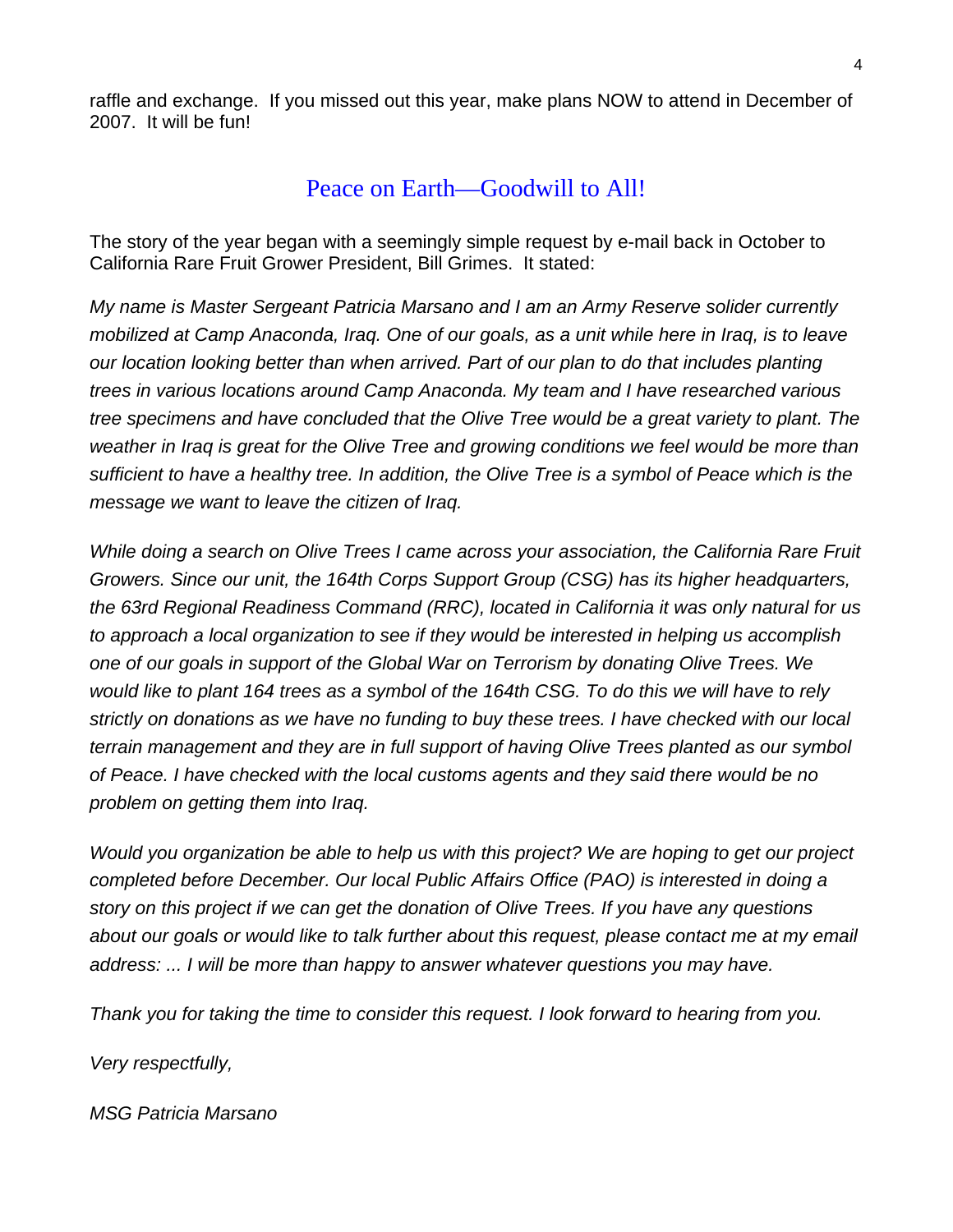Bill thought it was an excellent idea, so he forwarded the email to CRFG board members which included our local chapter member, Joe Sabol. At first, Joe "wasn't in a rush" to help. After all, he'd barely had a month to recover as co-chair of the Festival of Fruit and he, along with his wife, Jill, were looking for a place to move—preferably in the Montana outback! But with typical Joe-like exuberance, he saw this request as a new challenge. Joe contacted Tom Burchell of Burchell Nursery in Oakdale, California and after some negotiation Tom agreed to sell 200 rooted olive trees for the project at \$2.50 per tree—half of normal retail price.

Joe let everyone know of the generous offer and many CRFG members were willing to donate to the cause, but one anonymous donor paid for the entire cost of the trees. The next hurdle was how to get the trees to Baladad, Iraq in a timely manner. With shipping cost estimates in the \$2000 range, Joe was stymied. He didn't want to collect that kind of money to get the trees to their destination. After several false starts, FedEx agreed to ship the trees to Baladad for the unbelievably low price of—FREE!



To make a long story short, with plans A-G (or more) scrapped, Burchell Nursery workers packed the 1-pound containers with their trees into protective sleeves, packed those into boxes, and took the trees to FedEx. The trees left Ontario, California on Friday, December 15 and arrived in Baladad on Monday, December 18 (Iraq time). Those little trees on their peace mission had gone to Memphis, TN, Paris, France, Dubai, and finally to their destination-- LSA Anaconda.

On Saturday, December 23 (Iraq), a ceremony was held in Baladad with several Americans and Iraqis planting several trees on Camp Anaconda's main road, Pennsylvania Avenue. Captain Ochonma, a Californian serving in Iraq stated at the conclusion of the ceremony, "There is no better gift to express our wishes for peace and friendship. These olive trees are a gift from the people of America to the people of Iraq."

(The photo above shows MSG Patricia Marsano planting "her" tree. Even with her head facing her job, her happy smile is evident!) The gesture was seen around the world as it was even shown by CNN along with a live interview of MSG Marsano which aired on December 24! It took several more days to complete the plantings which were finally done on December 28 when the last of the 200 trees was placed in the ground.

Meanwhile, Joe organized a planting of 12 olive trees along Foothill Boulevard in San Luis to roughly coincide with the planting in Baladad. A strong contingent of CRFG members and friends showed up to either plant trees or assist in traffic control! KSBY News came to film the event.

While many thanks go to everyone who participated, the photos on the next page are especially meaningful. The one on the left is of Joe Sabol with local FedEx driver, Karin, who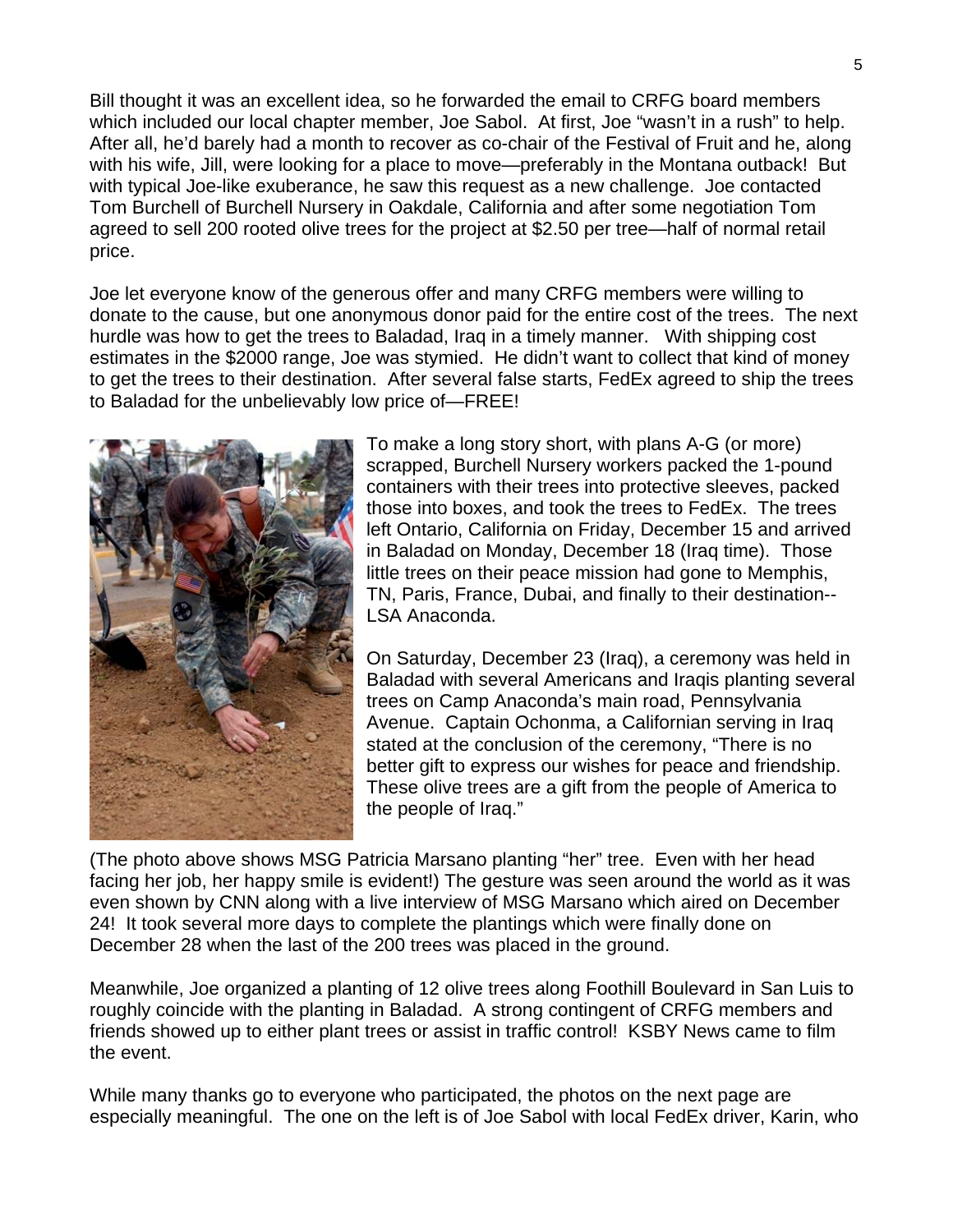joined in to indicate FedEx shipping involvement. The photo on the right is of several participants who planted a "military" tree. Two of the men pictured have served in Iraq and all the others are in some way closely connected to the military.



Thank you to everyone who made this such a meaningful event, both here and in Iraq. What better present could people give to other people than evidence of an outpouring of good wishes for PEACE?

## **Newsletter Fees Due**

If your name is listed below, it is because your annual chapter newsletter fees are **due in January**. For a mere pittance of **\$6** per year, you are kept informed of chapter activities and you receive this fabulous newsletter six times a year! (Conversely, **this will be your last newsletter** if fees aren't updated by the next publication date. Isn't that sad?) Where else can you get that kind of return for just about **1 ½** cents per day? To make it an even better value, you could pay \$25, get the newsletter for **five** years, and not have to search for your name for a long time! So check it out! Please send your choice of payment to: **Richard Pottratz, Treasurer, 2430 Leona Avenue, San Luis Obispo, CA 93401.** 

*Sande Adkins; Robert L. Asbell; Richard Beltran; Paul & Becky Bestwick; Elfrieda Blond; Bernard Diggins; Chester A. Gibbs; Joe Malatesta; Liese Rego: Esther Rigoni; Charles & Dolores Roady; Eunice W. Scarbouough; Walter & Dorothy Seelos; Bob Simola; and Suedene Walker.* 

# Dormant Pruning and Saving Scion Wood

Many of us are pruning our deciduous fruit trees in December, January and February. We hope you will consider saving some of your best shoots for our annual Scion Exchange in February. There are two ways to do this: First, as you prune, save those freshly cut scions! Label them, bundle them up in 10 to 12 inch lengths, pencil thick, healthy wood only, and put them in a polyethylene bag with one moist paper towel, and place them in your refrigerator. The second method is, as you prune your tree do NOT prune the best scion wood. Leave those 10 or 20 shoots on the tree until February 9, the day before our Scion Exchange! You must handle these with great care because the buds may be pushing and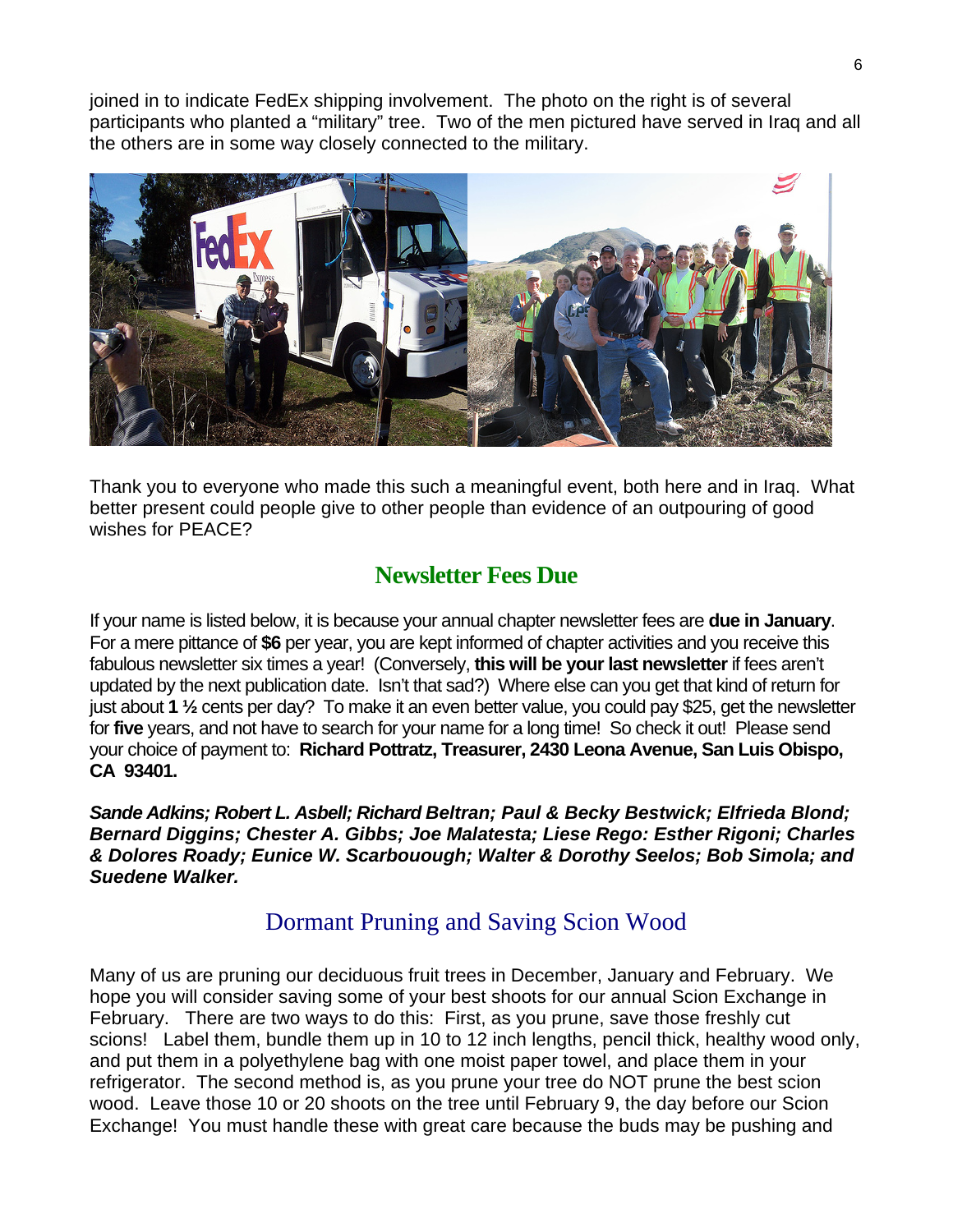more pronounced and more likely to be broken off with rough handling. If you do this pruning on the afternoon of February 9, label them, and place them in a poly bag with a wet paper towel you will not need to put all these in a refrigerator! (Remember, we can't exchange patented materials!) Joe Sabol, (805) 544-1056

#### **Frost Bite!**

Cold is the leading killer of tropical plants. "Well, duh", you say. But have you ever considered why a plant's hardiness is calculated by the **minimum** temperature a healthy **mature** tree can take and not on how much heat it can withstand? After all, it can be stinking hot in Paso Robles (115° F or more!) and it won't kill your mango tree, but let the temperature drop to 30° F one or two nights and your unprotected tree is probably history!

Here in San Luis Obispo County and Northern Santa Barbara



County our [hardiness zone](http://ww4.bhg.com/bhg/category.jhtml;jsessionid=JGTHKAU3KQGXVQFIBQPR42Q?catref=cat170008) has average lows in the 20-40° F range, which means that, with planning, you can grow most tropical fruits in most areas. Fortunately, when temperatures in our areas drop to freezing or below, it generally isn't for a prolonged period of time. (Pray you will never see frost like that pictured on the orange tree above!) You can protect your trees on cold nights when the temperature is expected to be in the mid 30's or lower by using any number of items found around the house. Cover them with cardboard, blankets, frost fabric or burlap. Just remember to remove these covers in the morning when it warms up as it can have an opposite effect.

Lights are a great heat source. That cold snap we had in December came at the right time for using lights to heat with! Purchase some old fashioned outdoor lights (not the little twinkling ones) and festoon your tropical trees and plants with holiday cheer **and** frost protection! And, hey, why not leave them up until Easter? No one can ever have too much frost protection and who cares if your neighbors think you've gone over the edge by drinking too much eggnog?

What **doesn't** work for frost protection? **Smudge pots**, for one! These old standby's have been found to block 90% of the heat from the sun, but only 20% of the heat stored in the ground. **Plastic** is not a good insulator and can cause more harm than simply leaving a plant unprotected. **Mulch** doesn't make good frost protection. It blocks the heat of the sun from warming the earth during the day so there is no residual heat rising at night. (Remember, you use mulch around deciduous trees to prevent early bud breaking!) **Bonfires** don't work because the updraft pulls cold air from surrounding areas. **Chemicals** that purport they reduce the ice-nucleating bacteria on leaves have not proven reliable.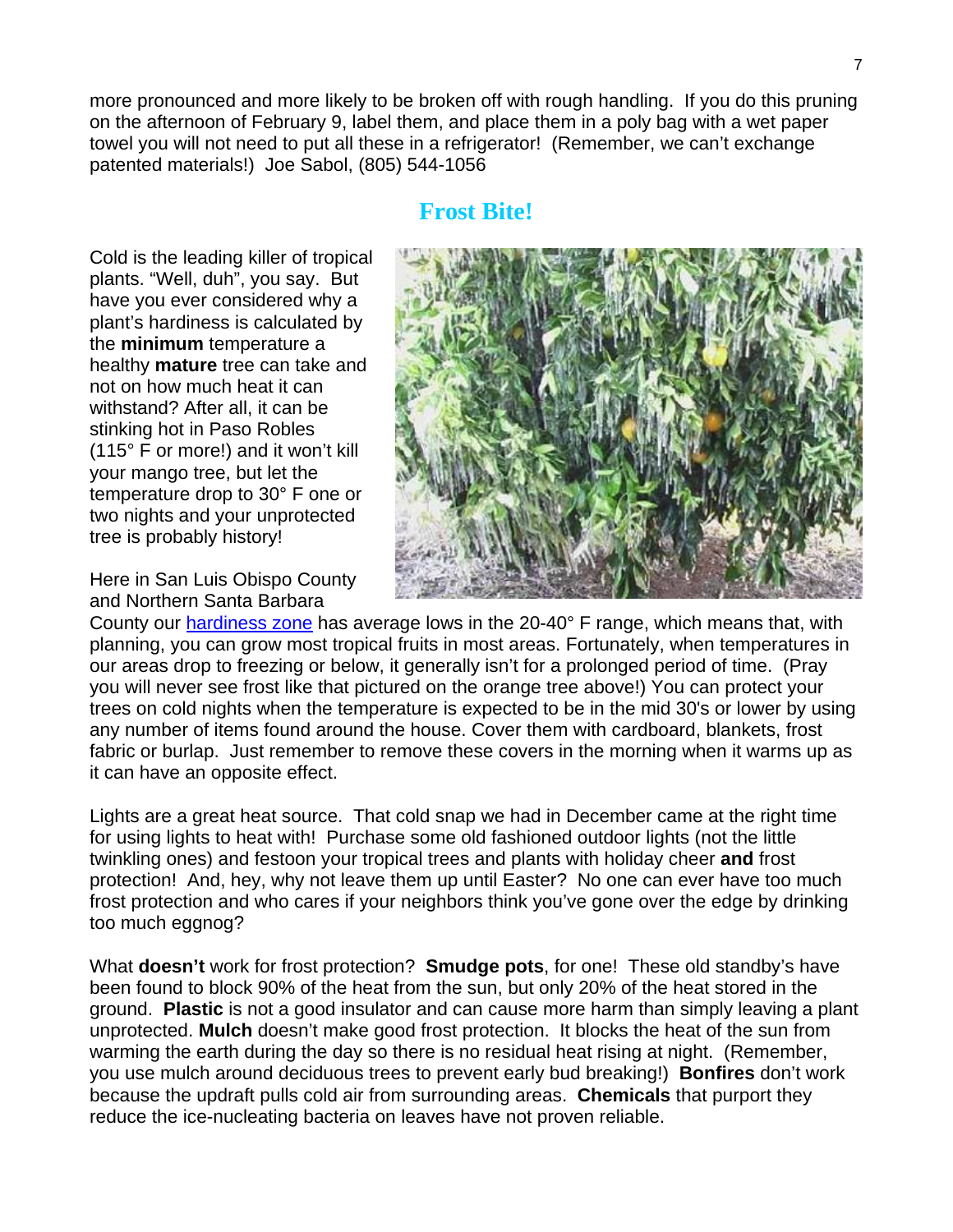The time to plan is **before** a frost. Remember when you look up a plant's hardiness it is referring to a **mature** healthy tree. Young trees and plants will need protection at higher cold temperatures. Just as there are many micro climates throughout our area, there are micro climates right in your own yard. Try to learn the particulars of your garden as the frost warnings on the news are usually for the airport or some other reporting station. Your yard may very well be several degrees higher or lower than what is predicted.

If you are mathematically inclined and **really** want to get technical in predicting just when frost might occur in your yard, visit:<http://biomet.ucdavis.edu/frostprotection/fp002.htm> This site is maintained by the Biometeorology Program at US Davis and is really for commercial growers, but there is some advice there home gardeners might find useful.

But, what if, even with your best planning, you have gotten some frost damaged plants? What should you do? **Nothing!** At least not right away. Do not prune your frost damaged plant until **all** danger of frost is past. Frost damaged leaves and stems will continue to provide protection for the plant and you may be surprised to find that the damage wasn't as bad as you first thought. New shoots often break from branches you might think are beyond saving. Prune judiciously after frost danger is past and new growth has begun. If a grafted tree has been damaged to the bud union (original graft), get rid of it. All you will have growing is rootstock, not the desired variety. (You may also be able to graft a new variety onto the existing rootstock.)

#### **Announcements**

**Join the Parent Organization:** Many of our chapter members are also members of the Parent association and, for those of you who aren't, perhaps you **should** consider joining. With parent organization membership you receive a wonderful color magazine, *The Fruit Gardener***,** filled with great articles on fruit growing, news, many chapter activities and contacts. Dues are **\$30 annually** or **3 years for \$87**. Membership applications are available from **Joe Sabol**. Call him at **544-1056** if you can't find him at a meeting.

### Calendar of Meetings – 2007

Meetings are held the **second Saturday** of the month and begin at **1:30 PM** unless otherwise indicated. Bring a friend, car pool, and, for most meetings, **bring a chair** for all in your party. Pet Daniels suggests we bring our own bottled water to drink, too. What fun it is to be a member of CRFG!

**Directions to Cal Poly Crops Unit:** From San Luis Obispo, take HWY 101 Santa Rosa exit (Hwy 1) towards Morro Bay. Go to Highland and enter the Cal Poly campus. You will see Mt. Bishop Road to the left. Turn in immediately and park.

**January 6—Annual Business and Pruning Meeting—Cal Poly Crops Unit:** Please note that this is **not our regular** Saturday meeting schedule! This is the first Saturday of the month, but we are being flexible to accommodate the very busy schedule of expert grafter,